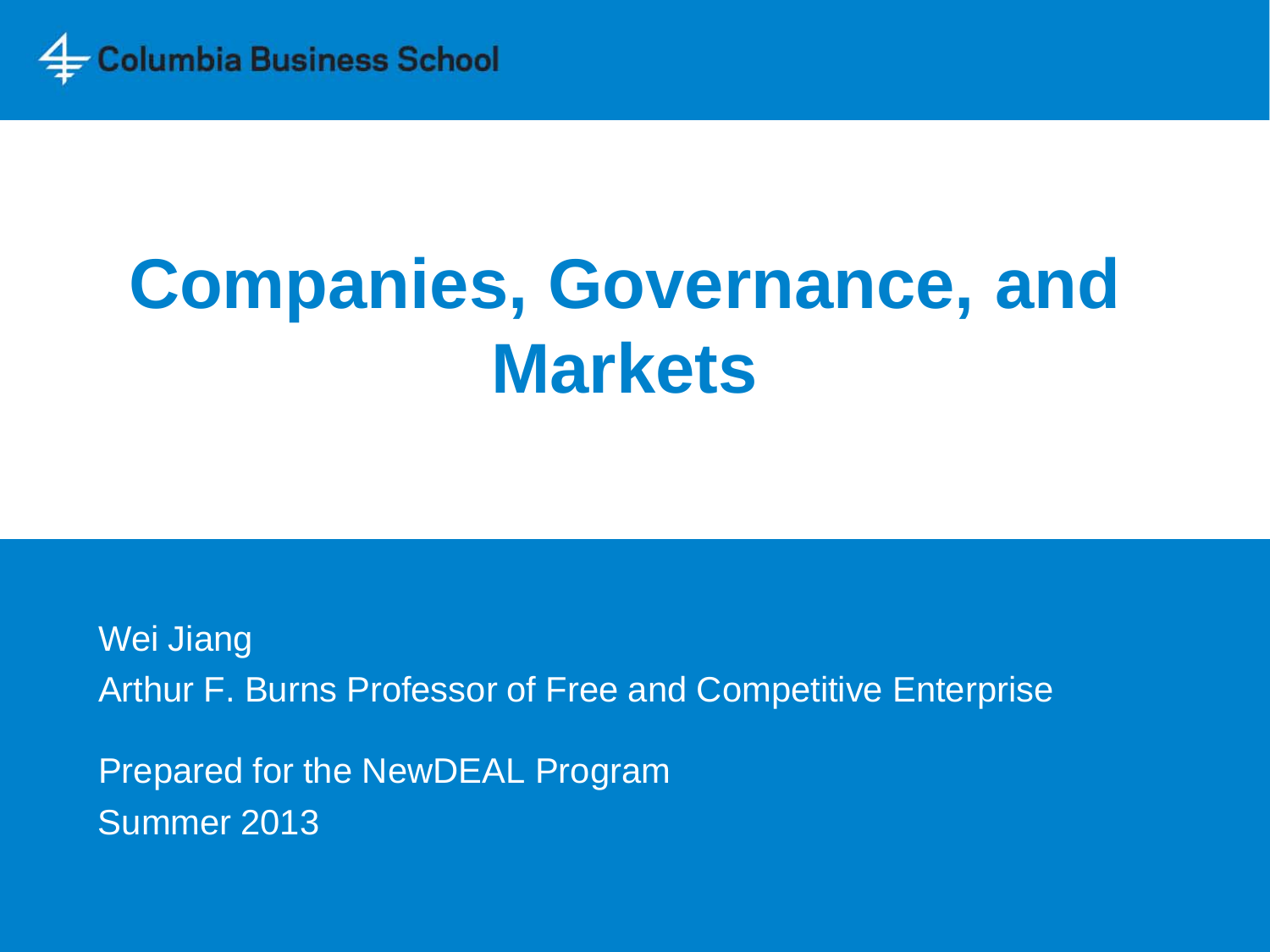- The U.S. economy is dominated by large, diffusely owned public companies.
	- 20% of all types of businesses, 83% of revenues.
	- The median largest shareholder holds 10-20%.
- Control of large publicly traded firms.
	- "Truly" widely held: Australia, Canada, UK (no family presence among the top 20 firms), U.S., France, Switzerland.
	- Widely held with cross-ownership: Japan, Korea.
	- Family dominance: Argentina, Hong Kong, Mexico (nearly 100% among the top 20).
	- State dominance: Singapore, China.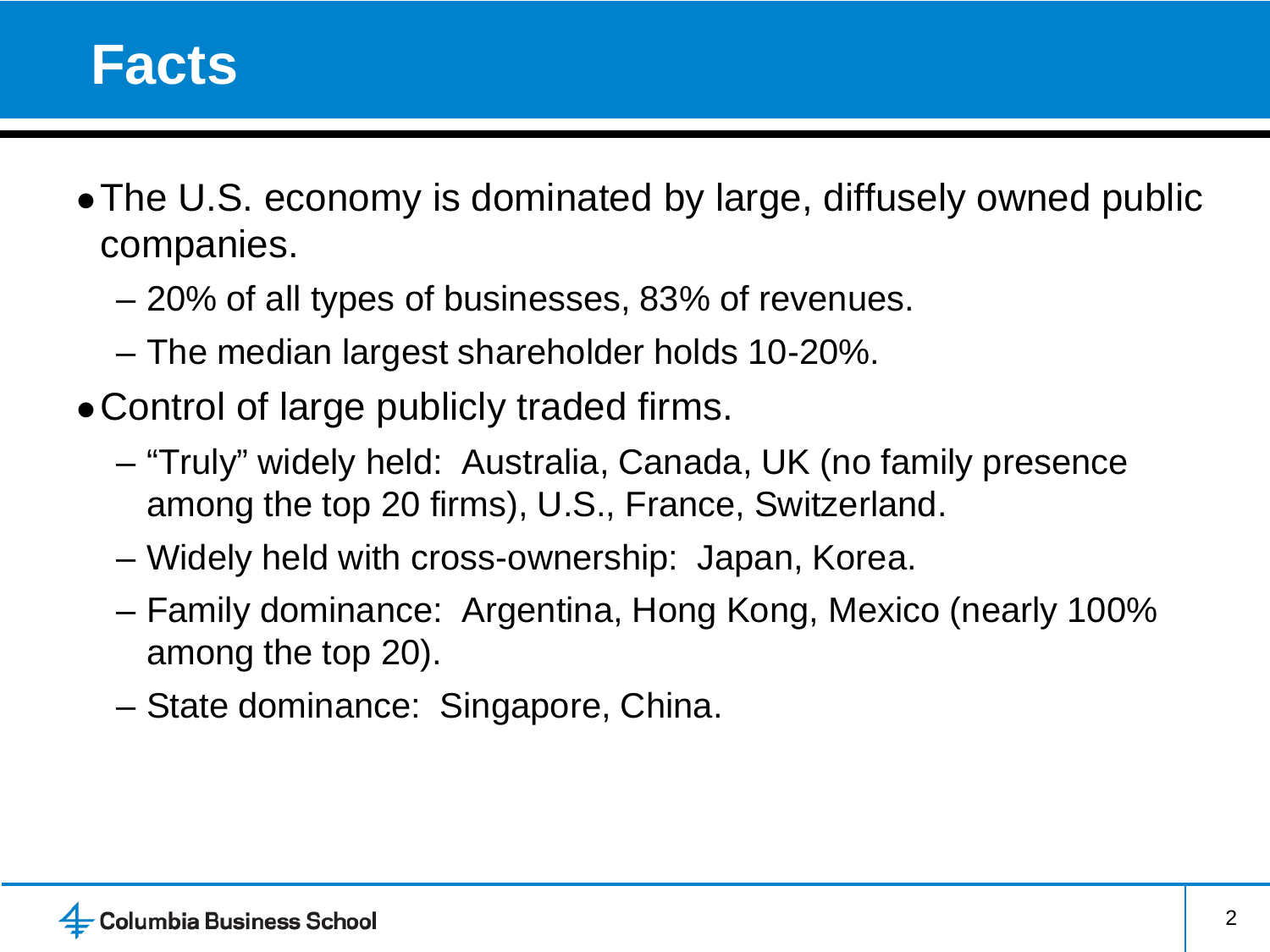#### **Parties in corporate governance**

- ●Potential pairs in conflicts of interest:
	- Manager shareholder.
	- Shareholder Stakeholder.
	- Shareholder shareholder: between controlling shareholder and others (dual class, pyramids, etc.).
- ●Forms of corporate governance.
	- External: Market discipline. Investor perspective.
	- Internal: monitoring. Board perspective.
	- Watchdogs: auditors, regulators, rating agency…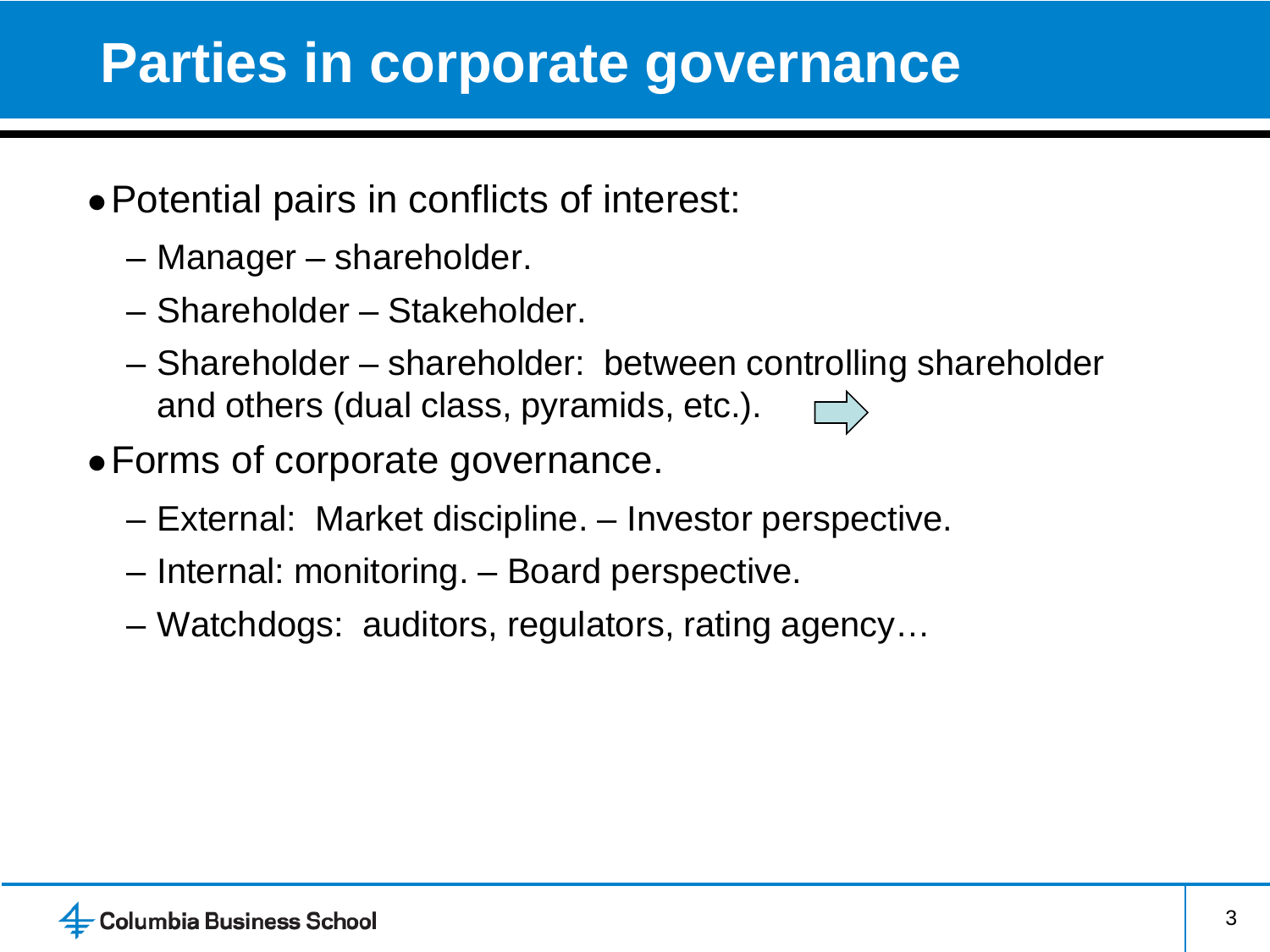#### **Organizational Structure of Firms**

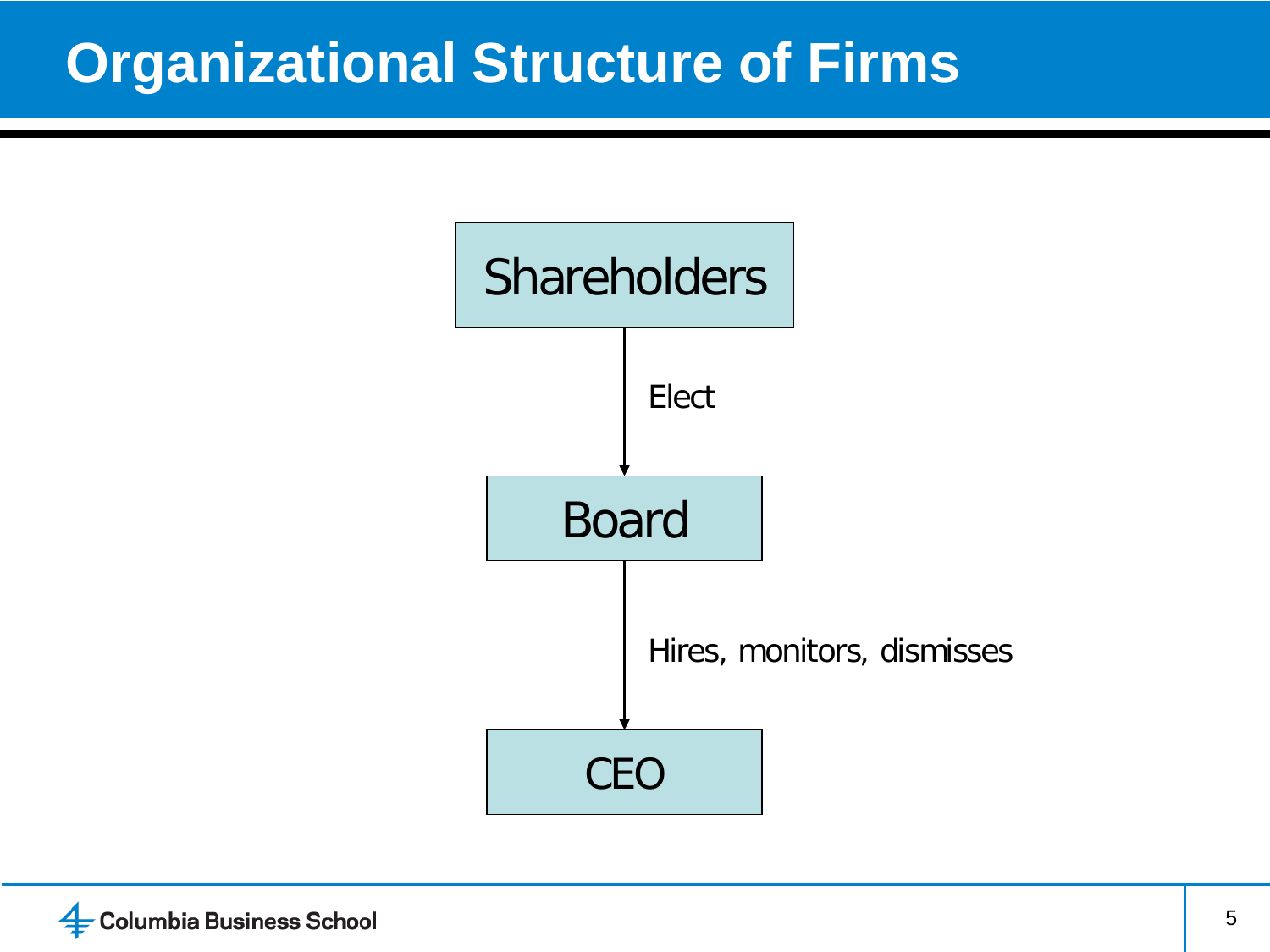#### **Balancing the power**

- ●Board effectiveness:
	- Impose <u>fiduciary duties</u> on directors and managers.
	- Board independence.
- ●Empowerment of shareholder:
	- Give shareholders rights.
	- Make shareholder voting meaningful.
	- Facilitate effectiveness of activist block investors.
	- Effective market for corporate control (hostile takeovers and proxy contests).
- Effective external monitors:
	- SEC, auditors and other "gatekeepers."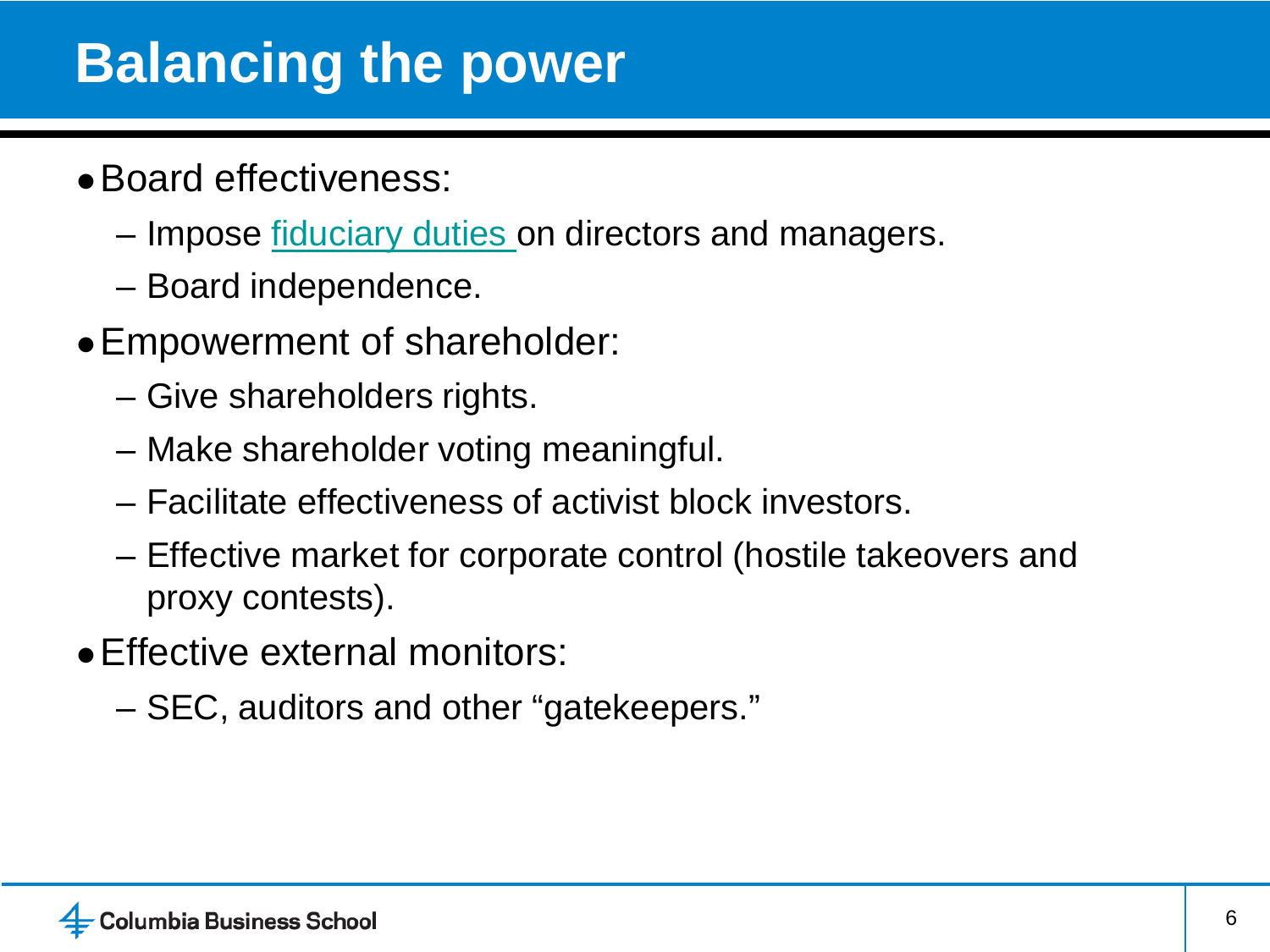#### **Case for board effectiveness**

- The board must be able to stand up to the CEO.
- A majority of directors of listed companies must be independent.
	- Key board committees should consist of only independent directors. (Dodd-Frank, sec. 952)
- What does "independence" mean?
	- No material relationship with the company.
	- Process by which directors are chosen?
	- Friends of the CEO?
- The "all-star" board of HP in the early 2000s.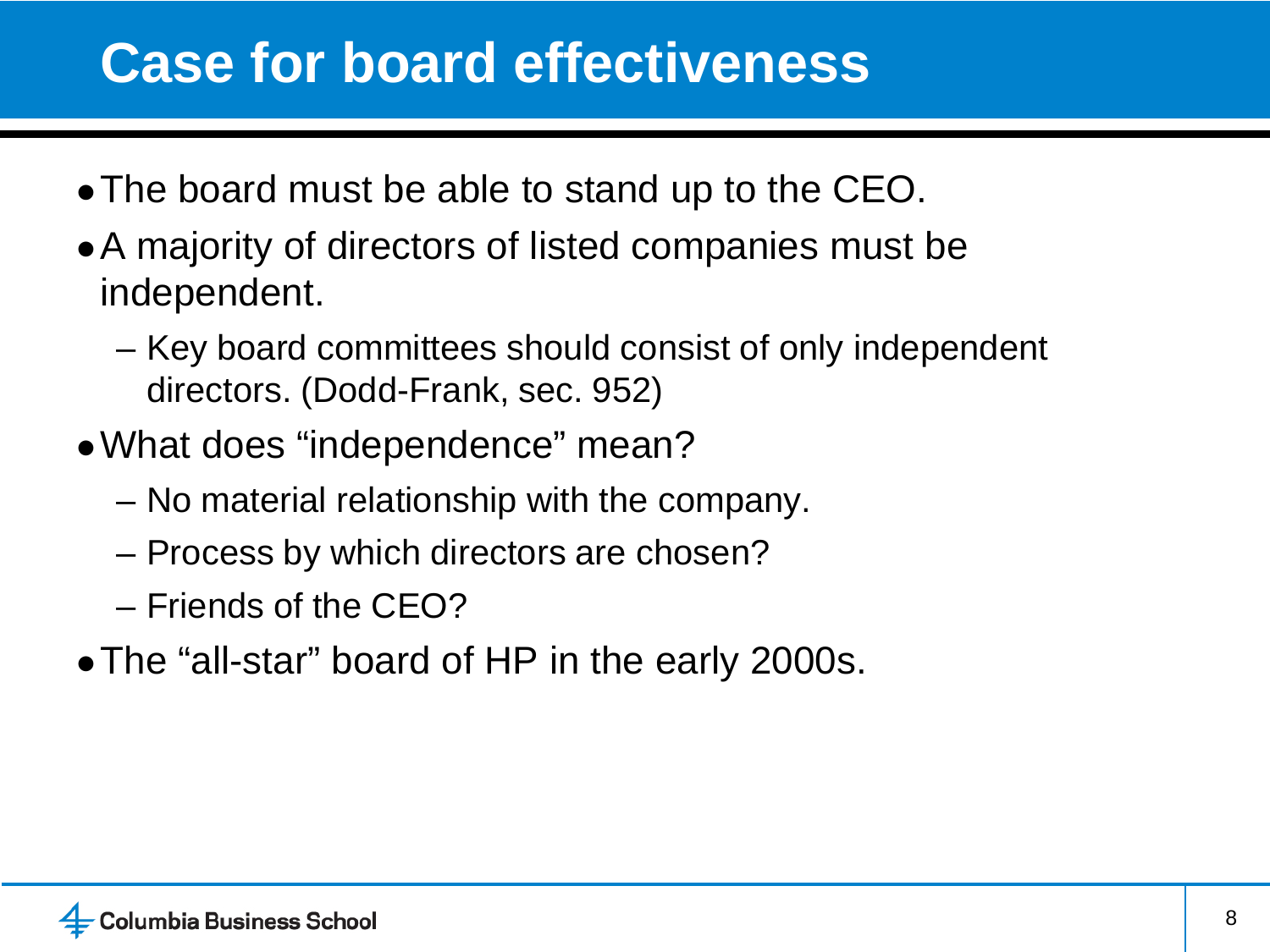#### **Empowerment of Shareholders**

- ●Vote on increasingly more regular and critical matters.
- ●The "proxy access."
- Activism:
	- Some activist shareholders and institutional investors (notably hedge and private equity funds) have successfully influenced company policies and strategies.
- ●Hostile takeover:
	- Have decreased dramatically since mid-1980.
- Most institutional investors are known for being "reticent." Why?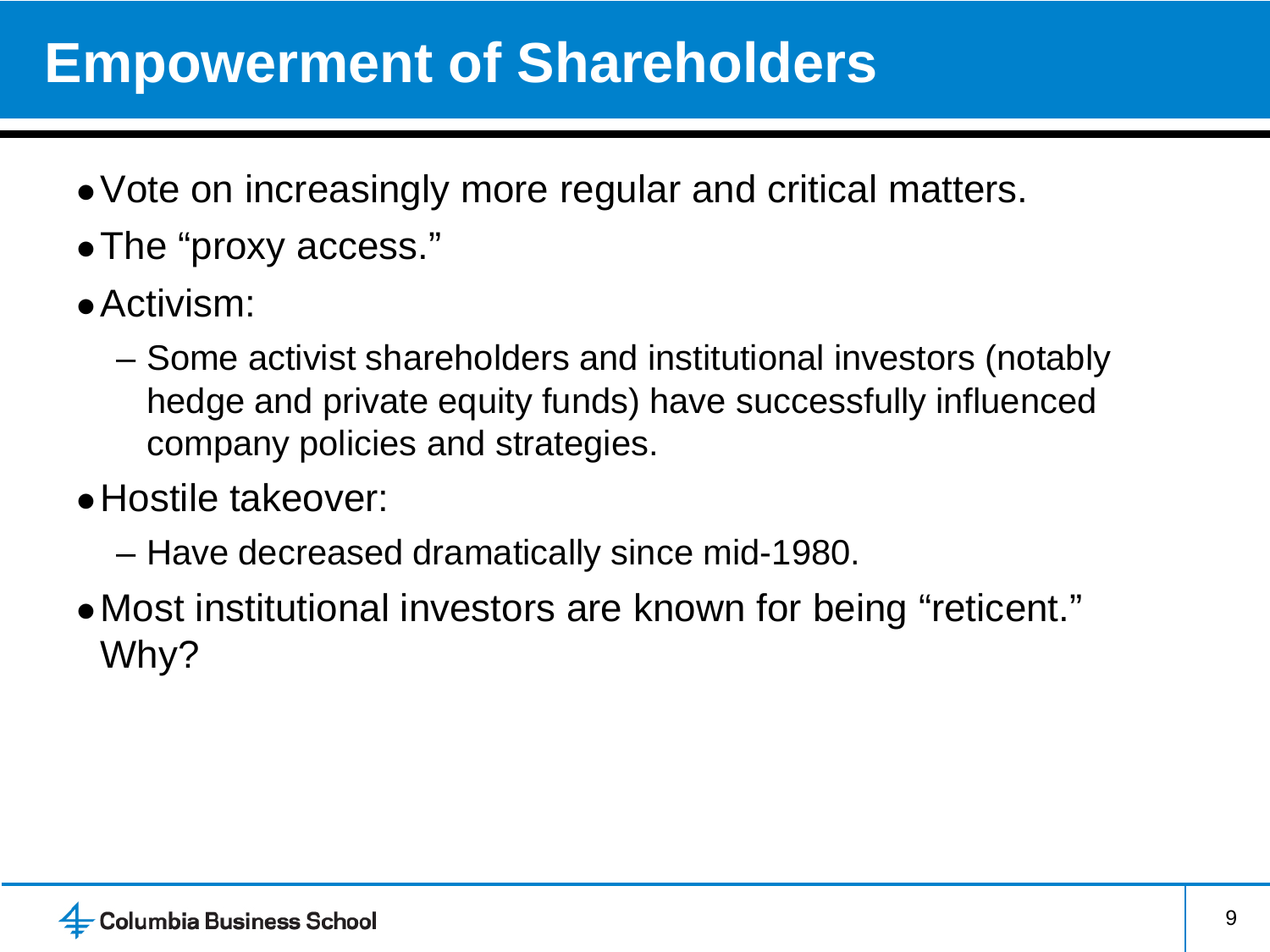#### **The inevitable "passivity?"**

- ●"Prudent man" rule for pension and banks.
- ●Diversification requirement.
- Trading liquidity required for open-end funds (mutual funds).
- Business relations with portfolio firms and other dubious goals.
- ●Legal risk.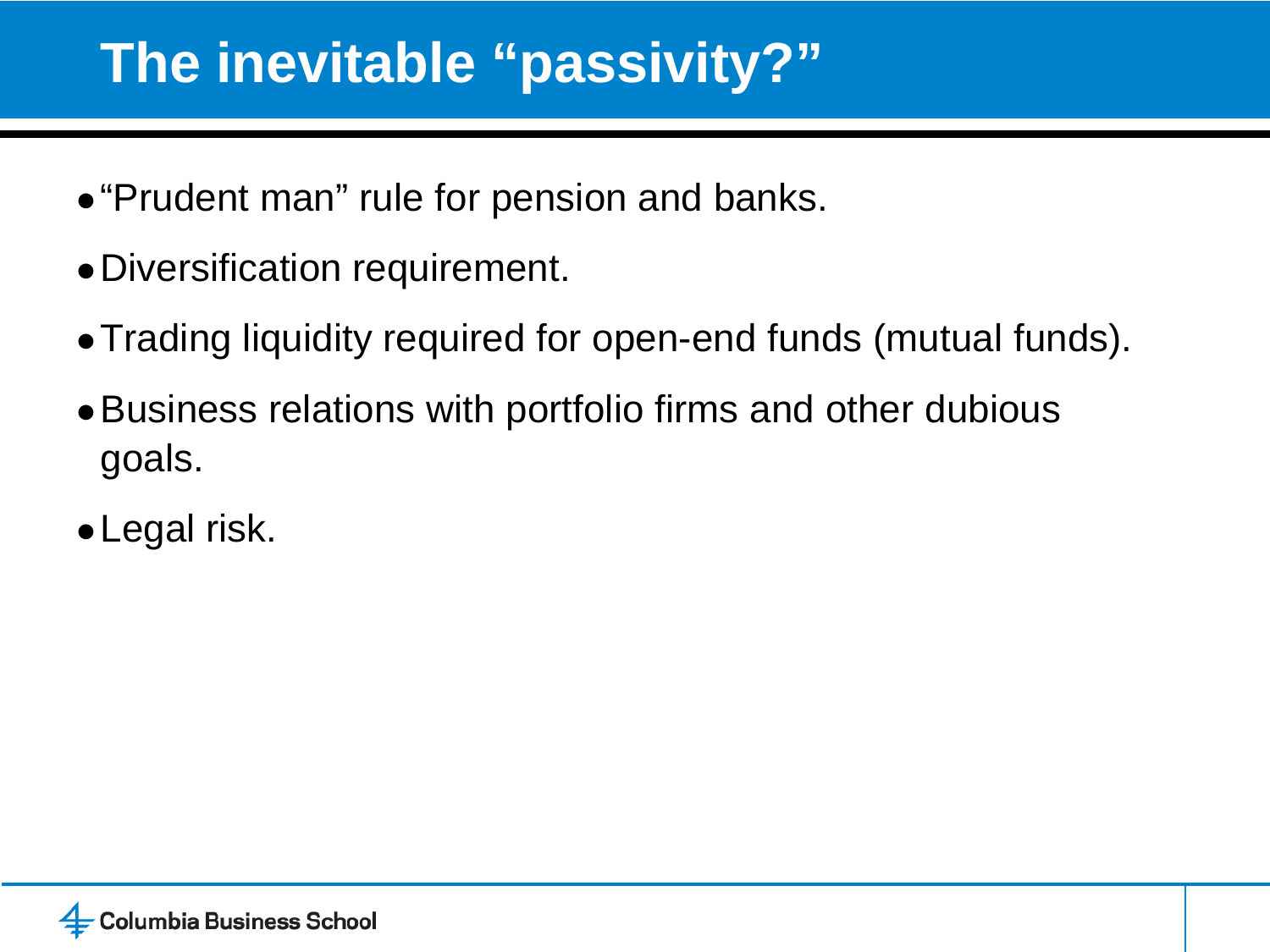# **Two generations of shareholder activism**

- ●Traditional institutional investors (mutual and pension funds):
	- Incidental and ex post.
	- To contain damage.
	- "Wall Street Walk" to avoid underperformers.
- Hedge fund activists.
	- Strategic and ex ante.
	- To make a profit.
	- Seek investment opportunities in underperformers.
- Defensive vs. offensive activism.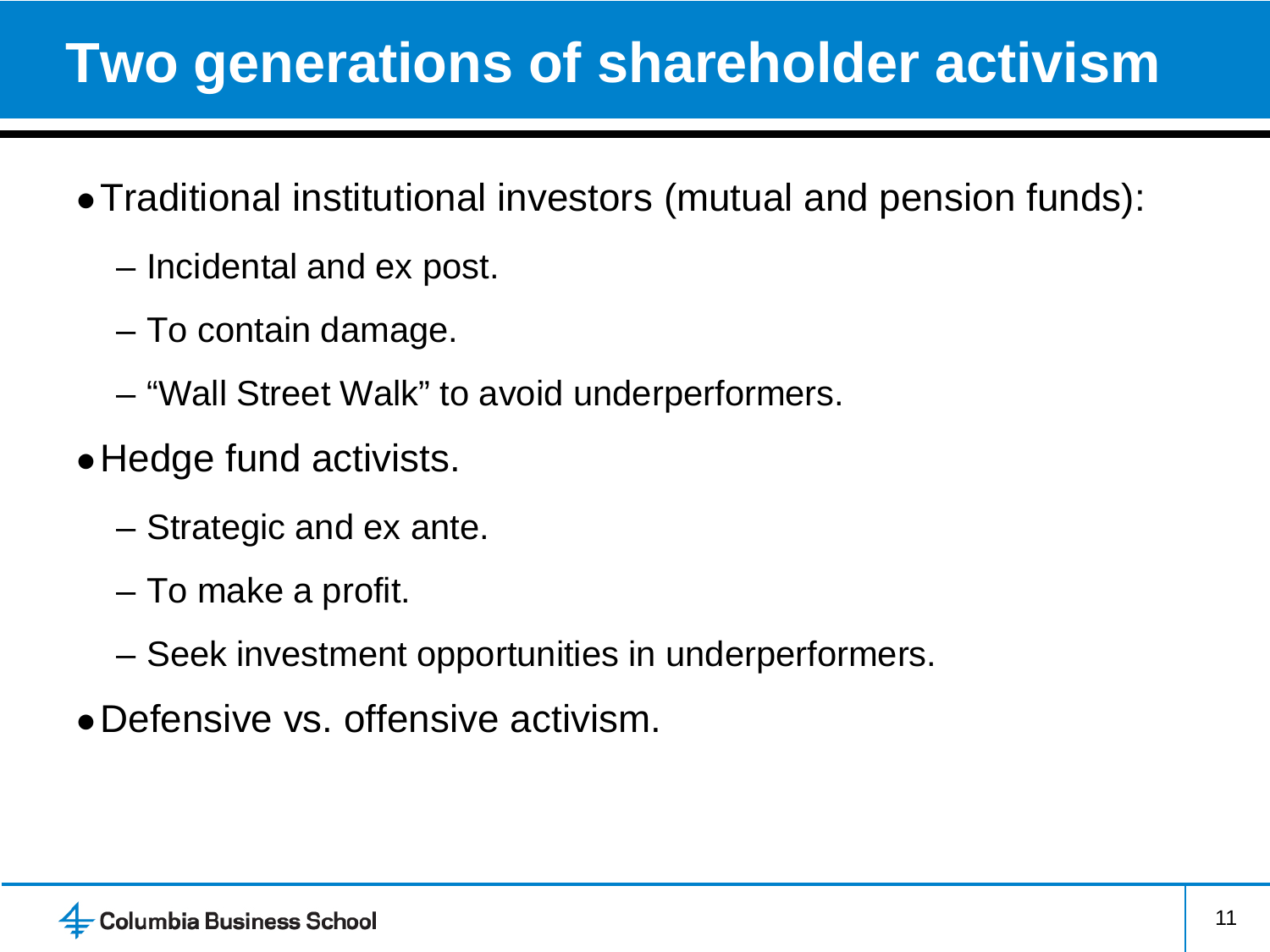## **Potential impact of a proposed new rule**

- ●Enable shareholders to nominate up to 25% of a company's board of directors using the company's proxy statement.
- To nominate directors in this fashion, the shareholder must hold 3% for at least three years (who are they?).

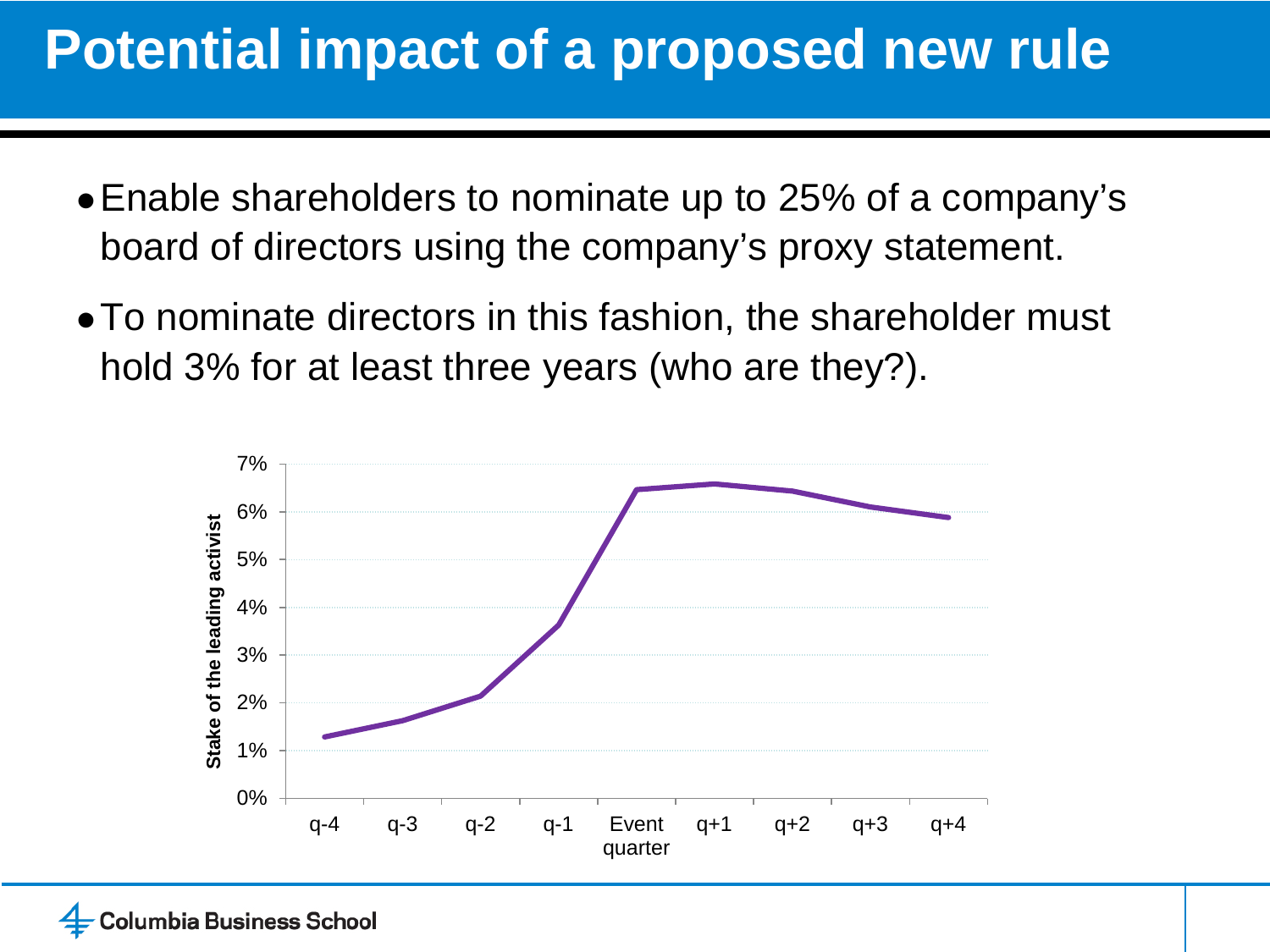# **Changing landscape of external governance**

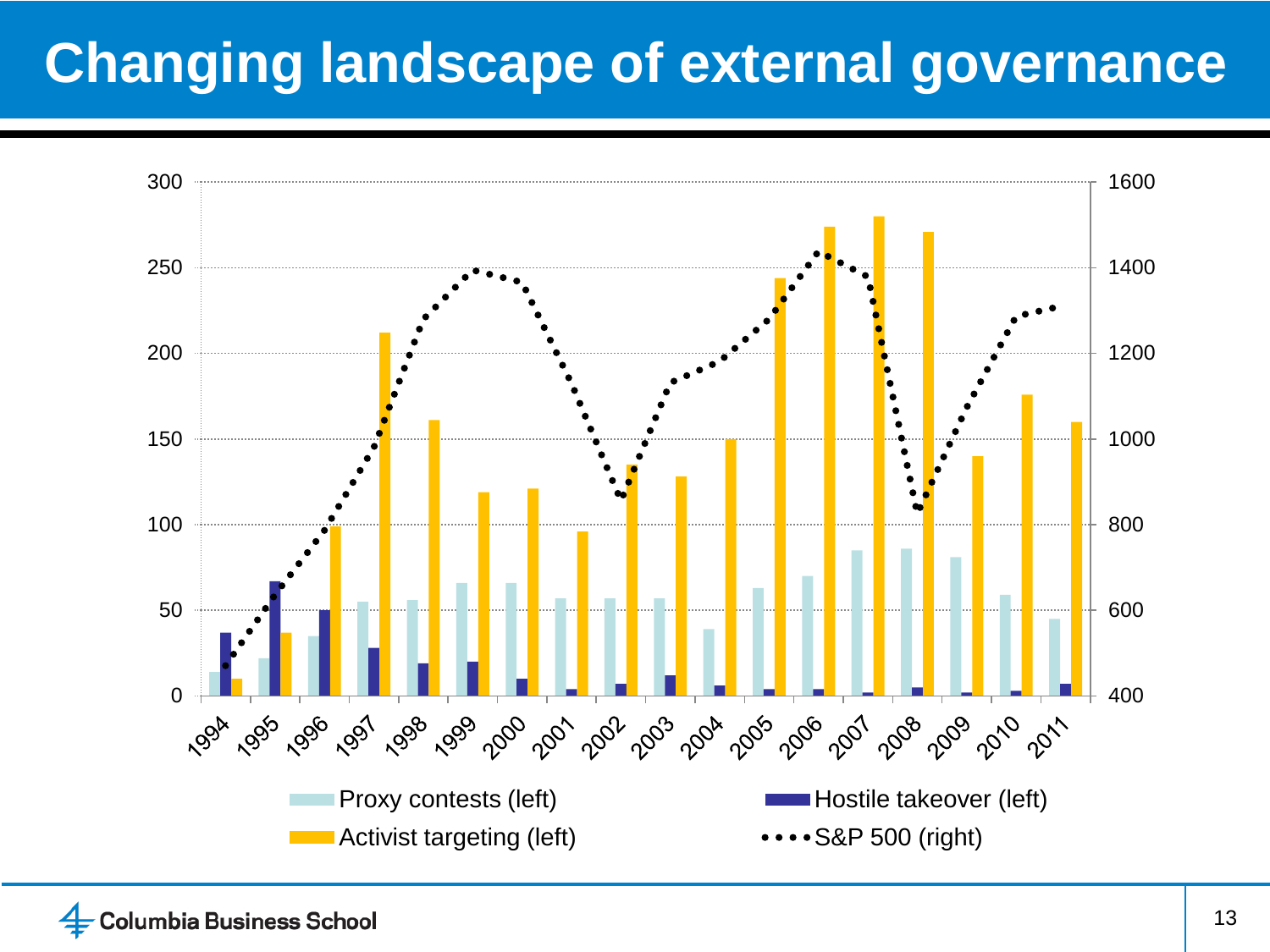# **Why against shareholder empowerment**

- It weakens internal governance: "Shareholder activism is destroying the role, focus, and collegiality of the board of directors."
- ●It leads to short-termism: "Activists create pressure on boards [and managers] to manage for short-term share performance rather than long-term value."
- ●It leads to more, not less conflict of interests: "…shareholders do not deserve more shareholder democracy because the majority of them are intermediaries, such as pension funds and mutual funds, which have governance problems of their own – they may act against the interests of owners." ("Agents watch agents")
- Shareholder primacy per se is questionable: Did Jack Welch term it the **Dumbest idea in the world?**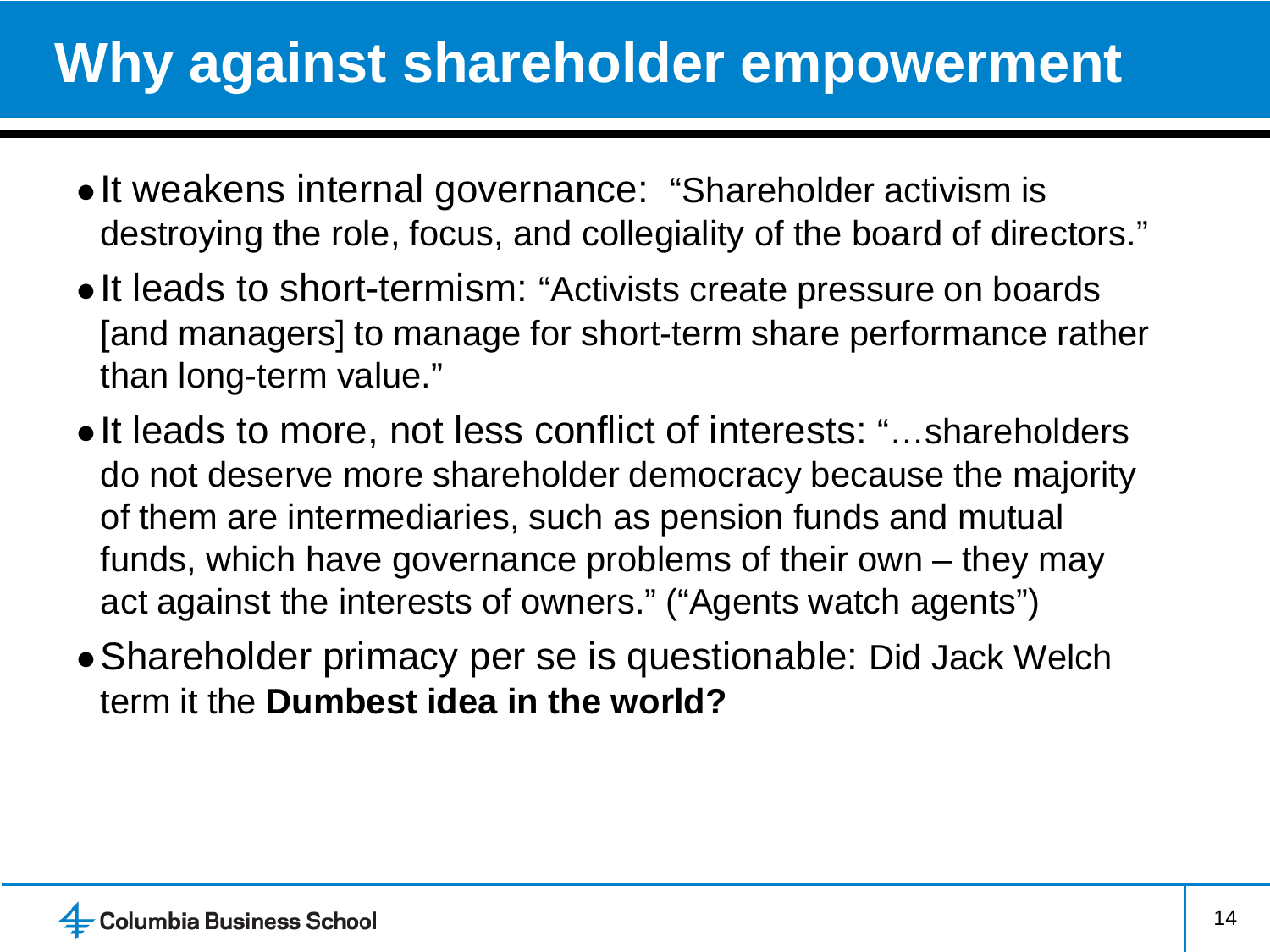#### **The rationale for shareholder primacy**

- Who are shareholders?
- ●Why are shareholders special?
- Shareholder value maximization needs to observe constraints.
- Analogy to Winston Churchill's "worst form of government."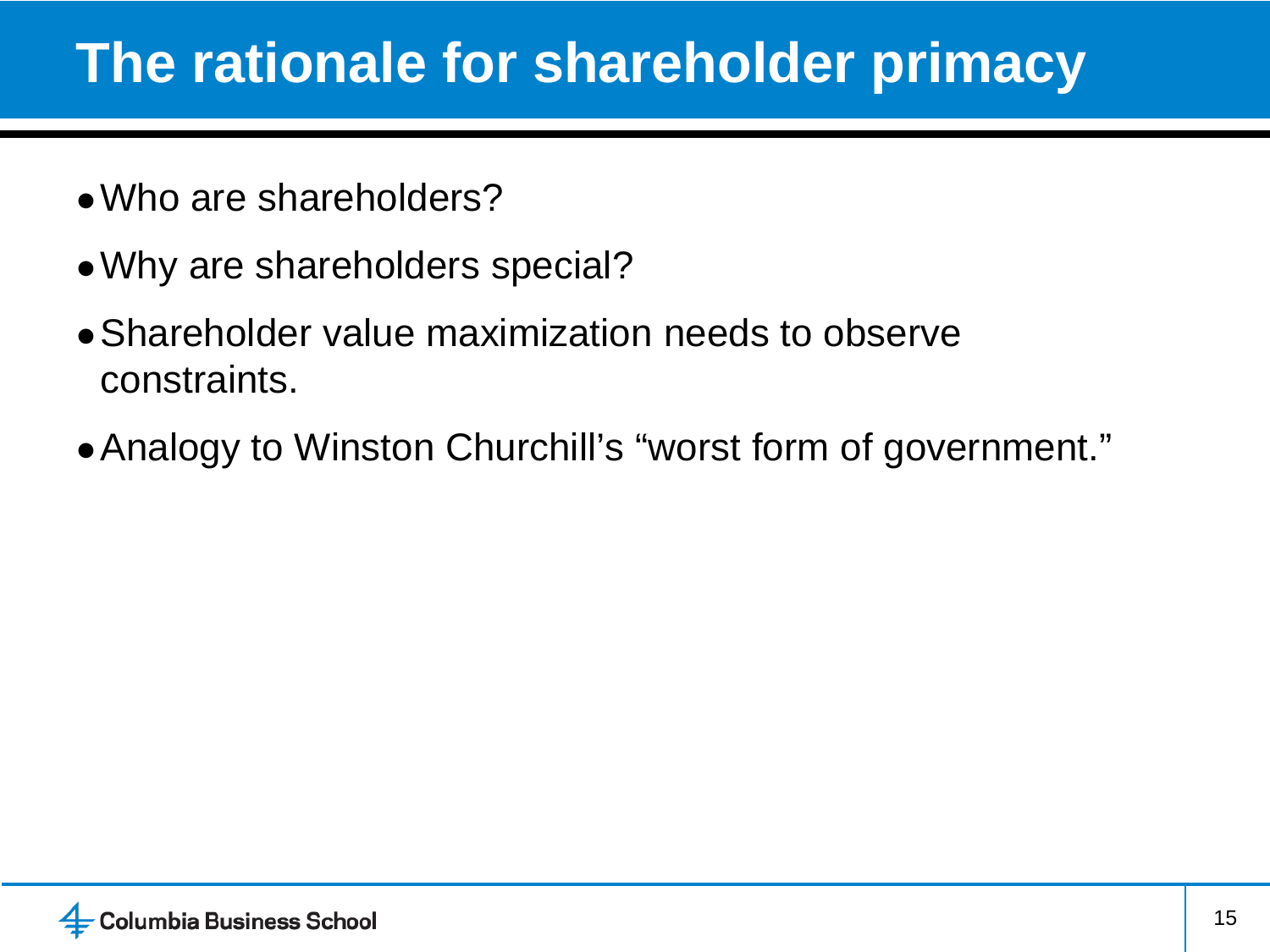# **Managing conflict of interest**

- A new genre of institutional investors.
- Sizable but strictly minority stakes.
- No other business relations with portfolio firms.
- ●Influence instead of control:
	- Not enough to dictate corporate policy.
	- Enough stake for garnering support for the changes they advocate.
- Support from fellow shareholders important.
	- "Sharks," "wolf packs," and "remoras."
	- Limiting scope for extracting private benefit.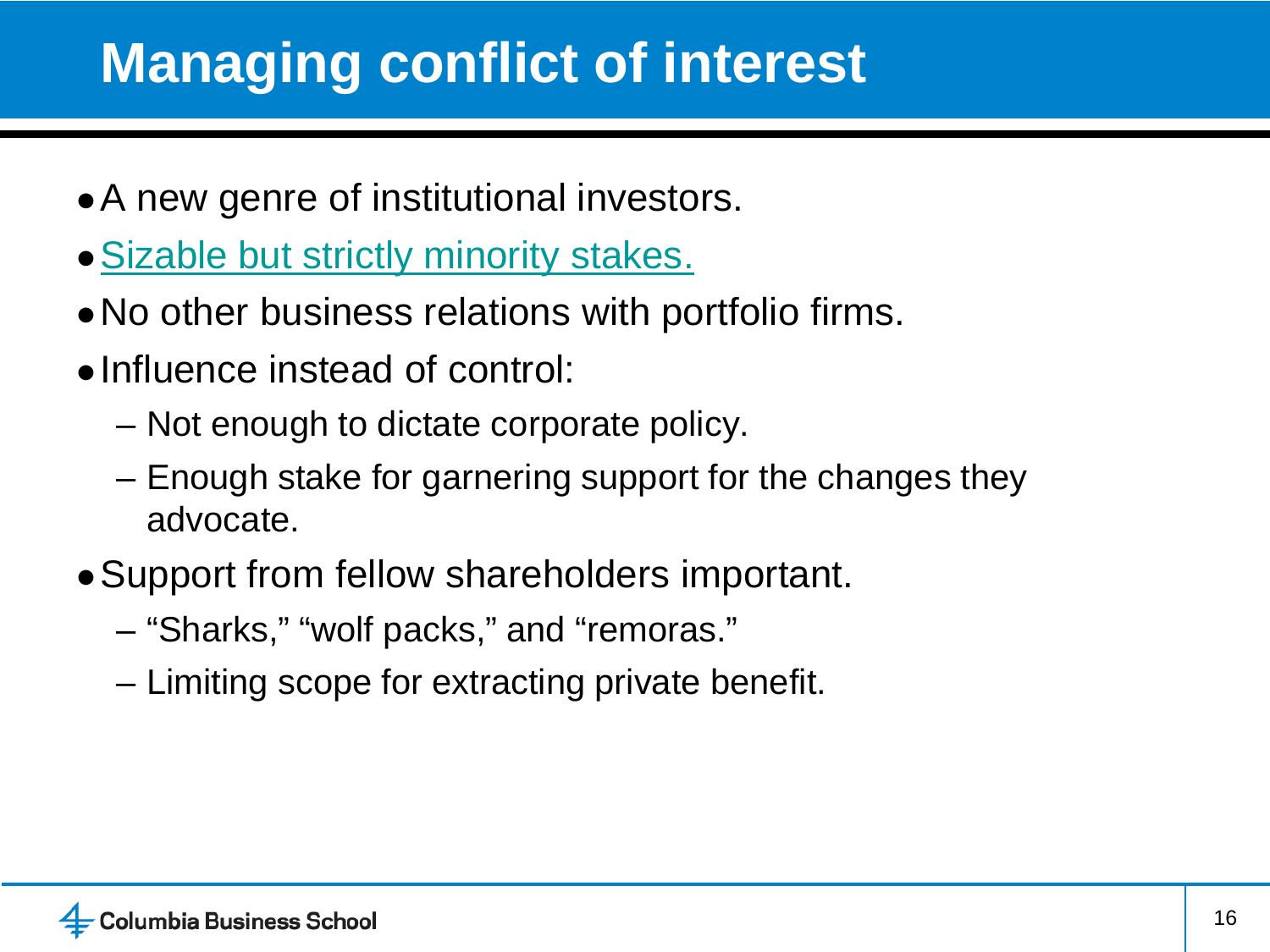## **Strategy—implementation**

- Secrete toehold.
- Launch public activism, often in the form of a Schedule 13D filing.
- Start friendly (shareholder proposal), could turn hostile (proxy contest).
- Usually not interested in seeking control—takeover defenses not effective deterrence.
- ●Coordinate with other institutional investors.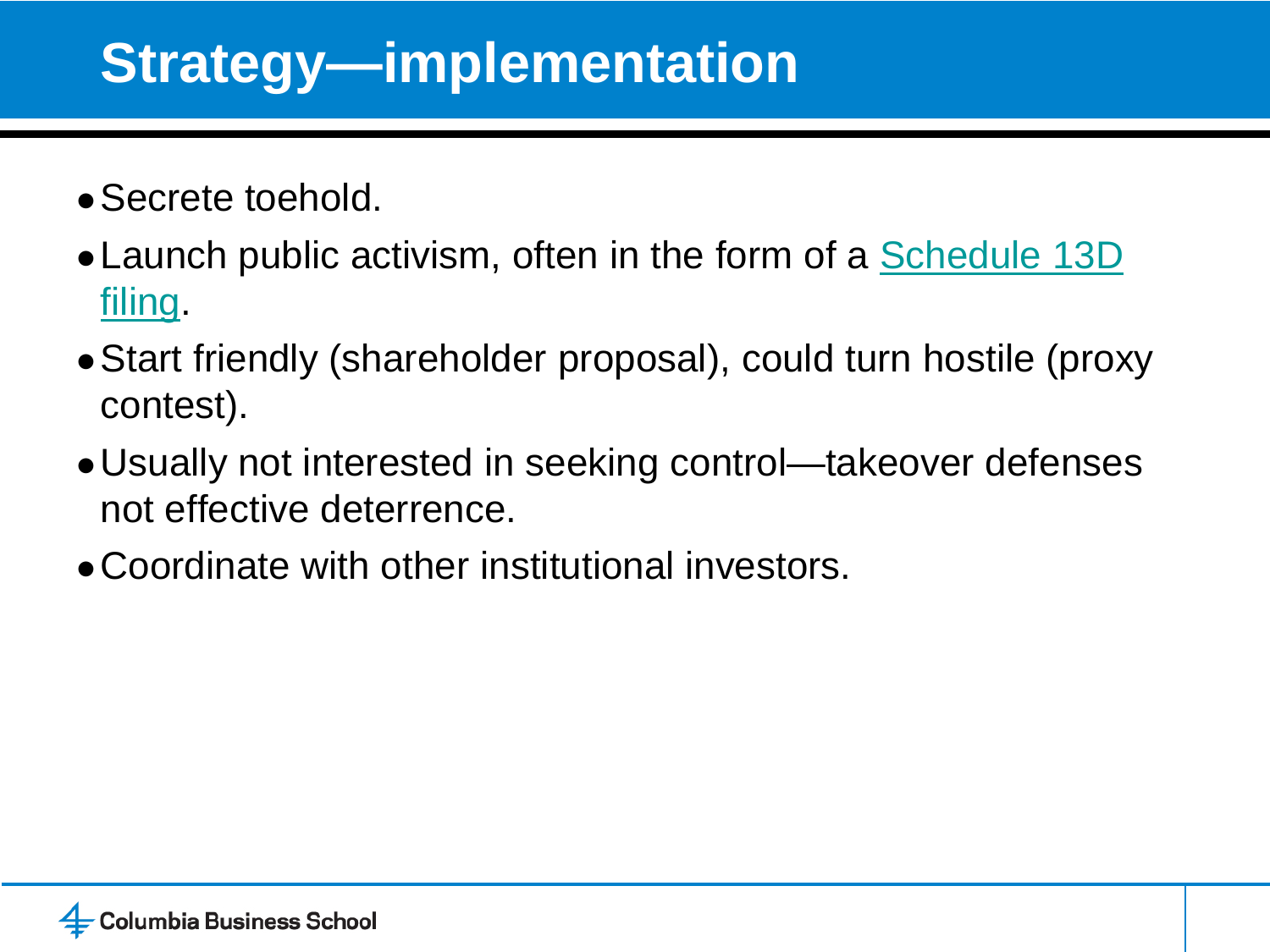#### **What do they want and get**

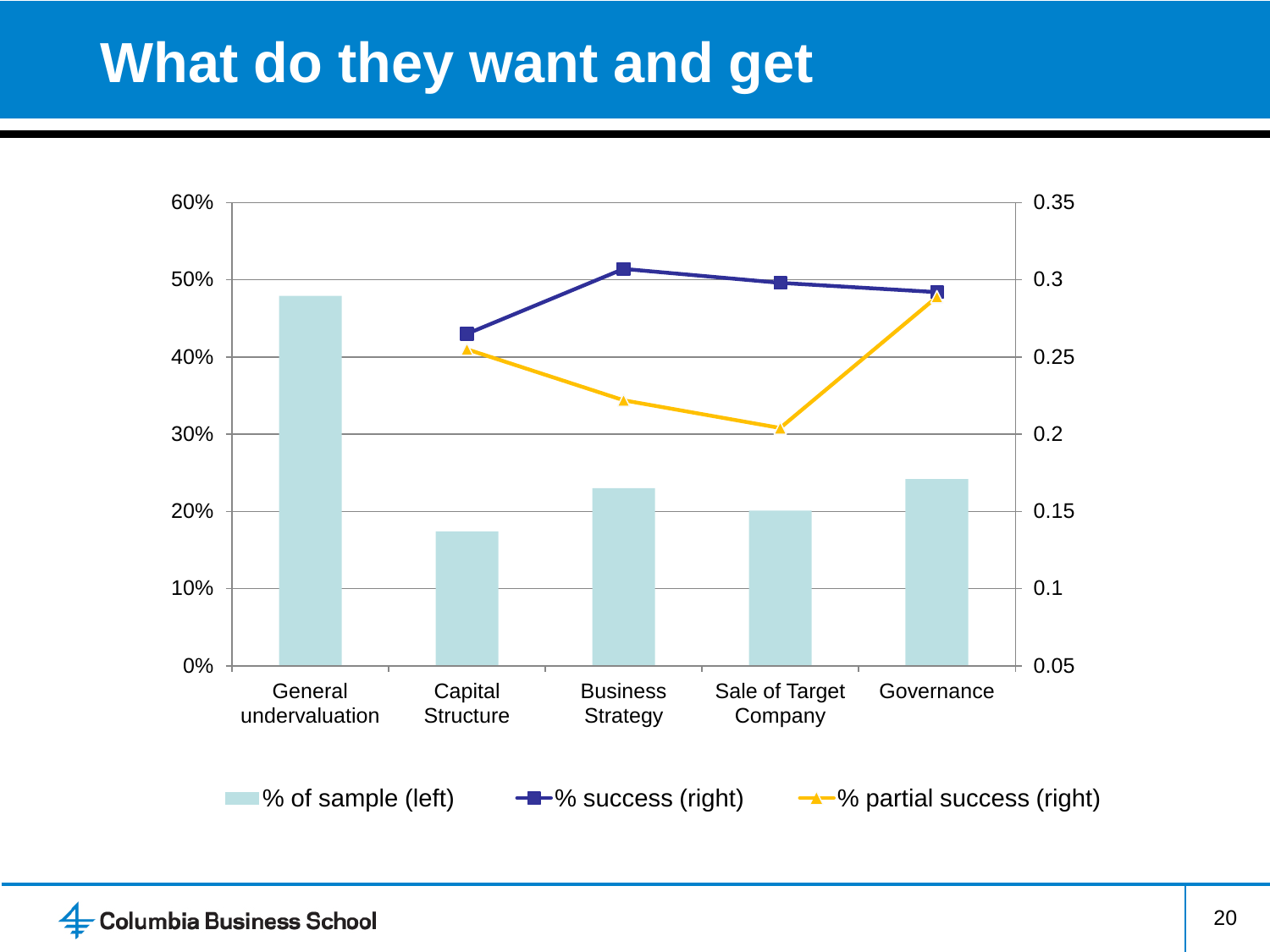#### **Activist tactics**



**% of all events**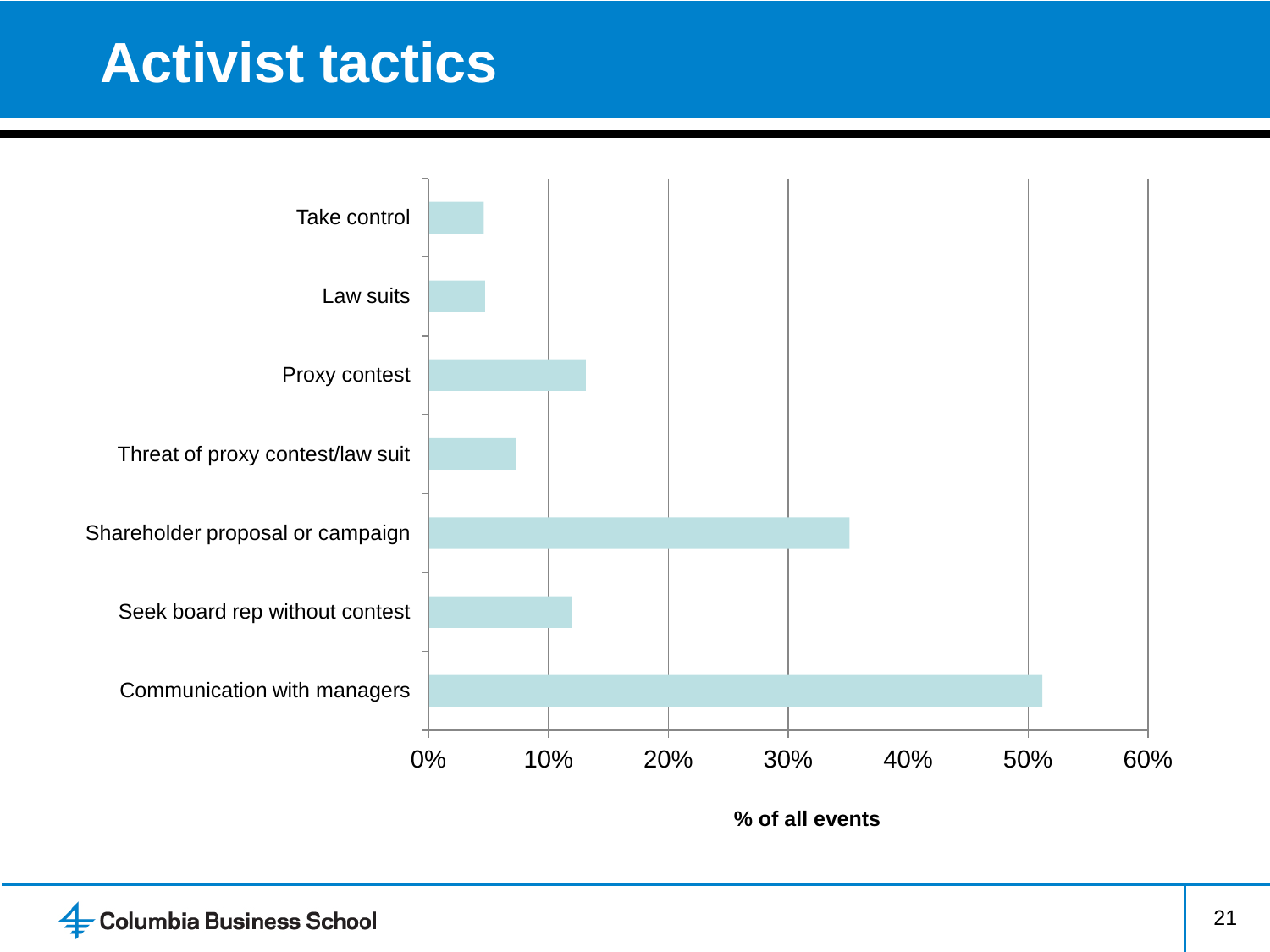# **Which firms get targeted?**

- Low relative valuation: a branch of value investing.
- ●Mature cash cows.
- Excess cash but low payout, high diversification, and dubious acquisitions.
- High takeover defenses and high executive compensation: governance problems.
- High analyst coverage, high trading liquidity, and high institutional ownership: ease of toehold; and sophisticated shareholder base.
- ●Summary:
	- Badly governed firms with strong fundamentals.
	- "Better income statements than balance sheets."
	- Issues for correction are "general" in nature.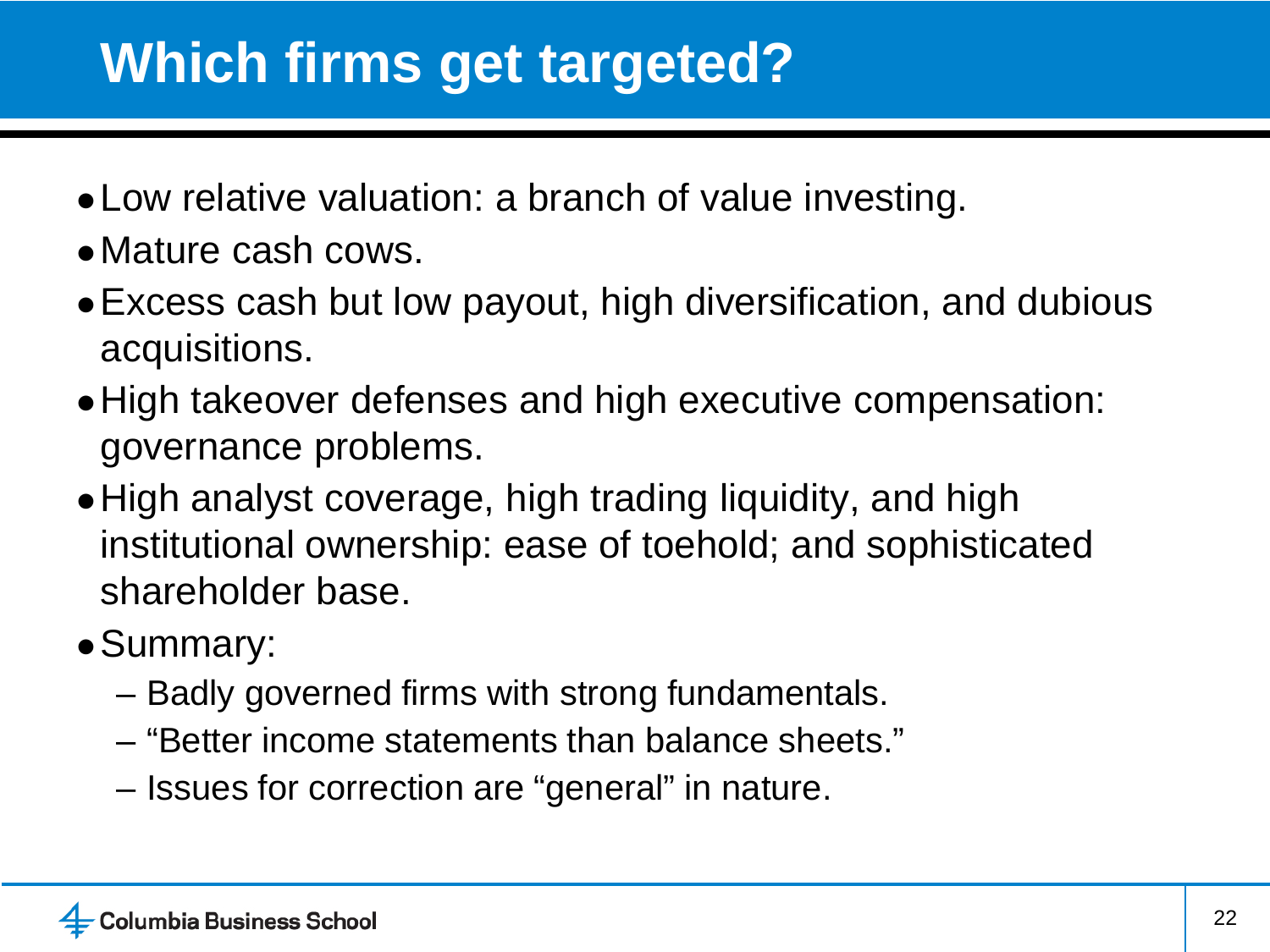#### **Does the market (shareholder) like it?**

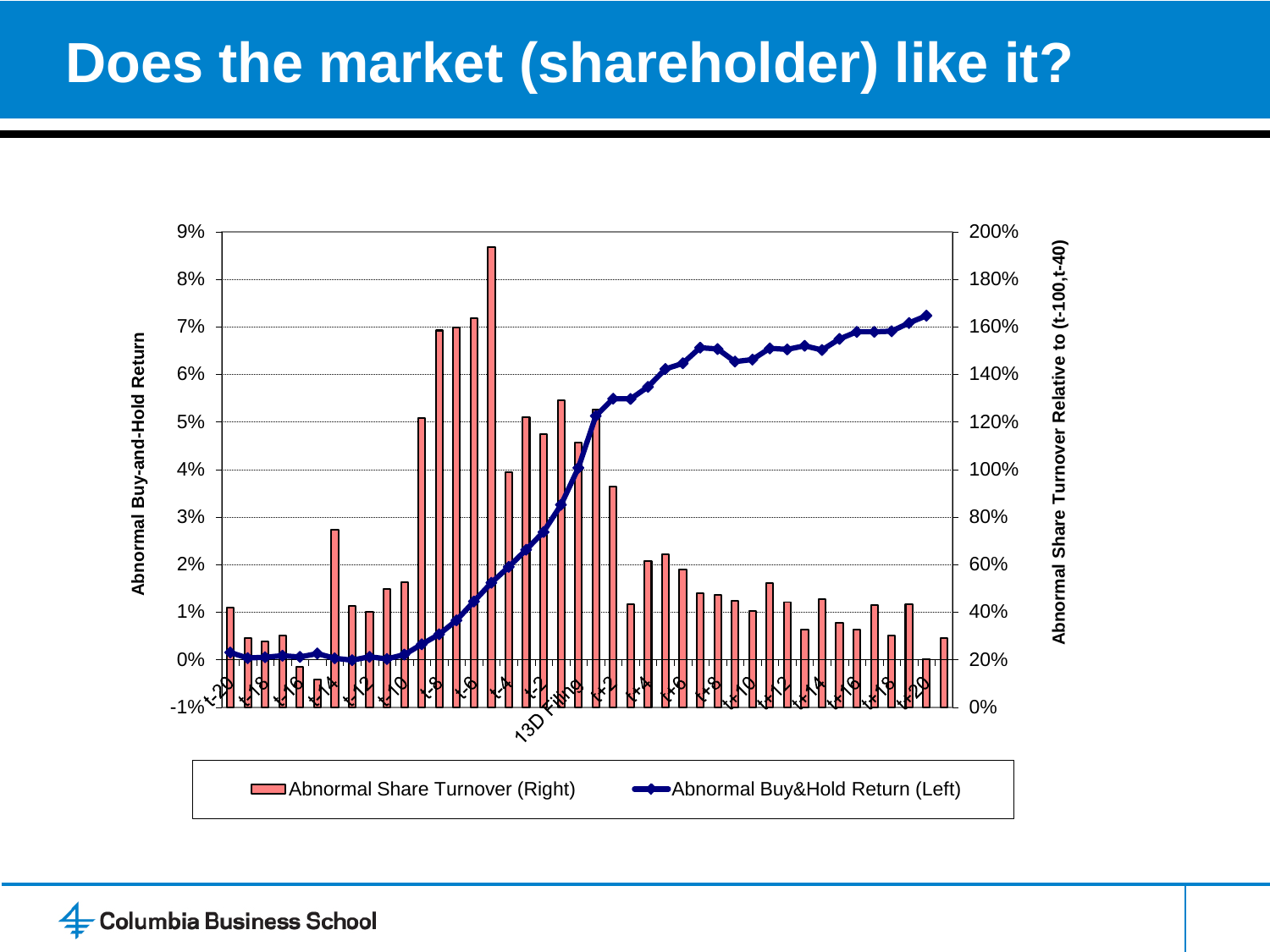## **Does the market (bondholder) like it?**

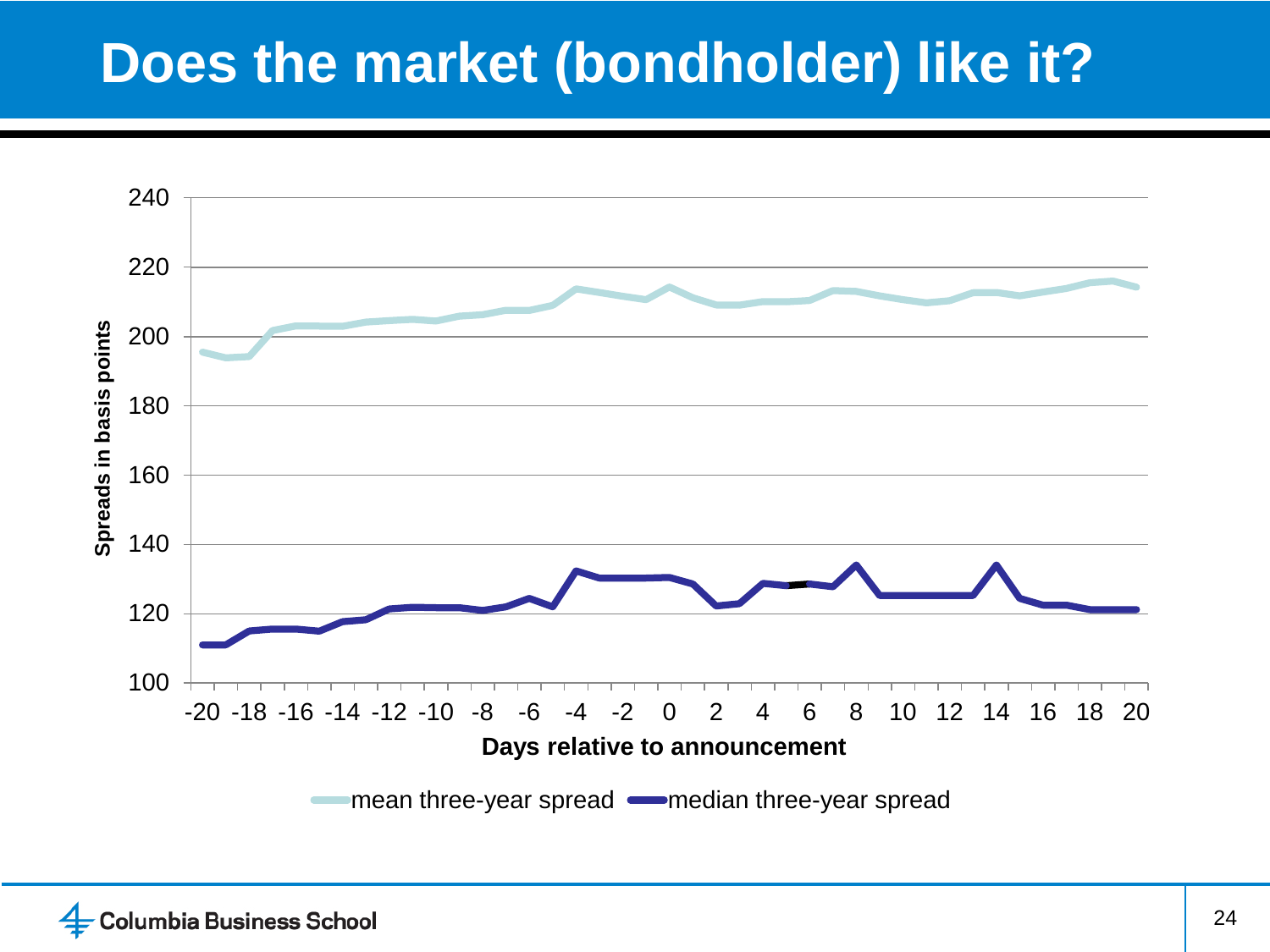#### **There are "real" effects**

#### Peer-adjusted return on assets

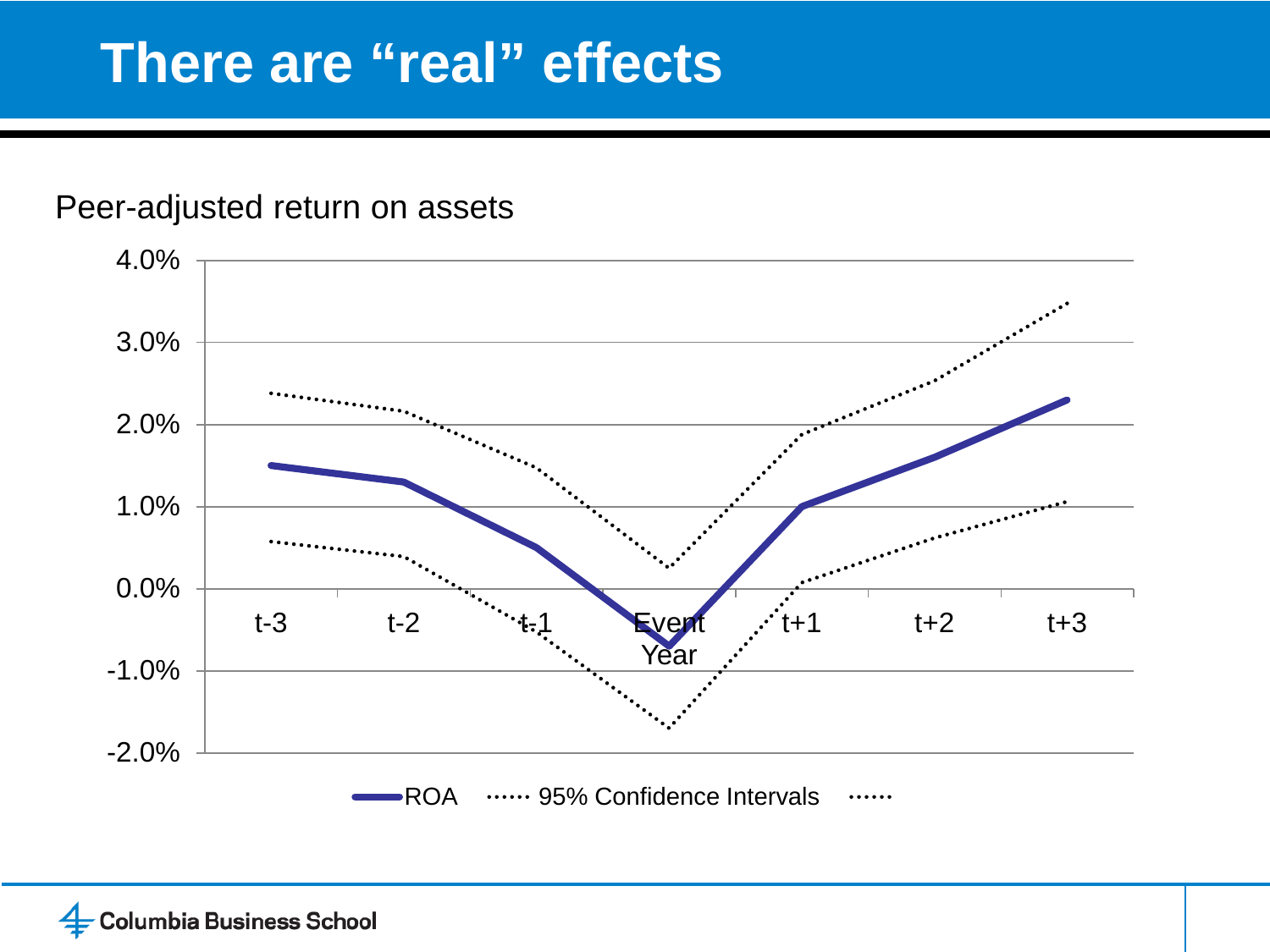CEO excess pay to peers (\$1,000) CEO abnormal turnover (%)

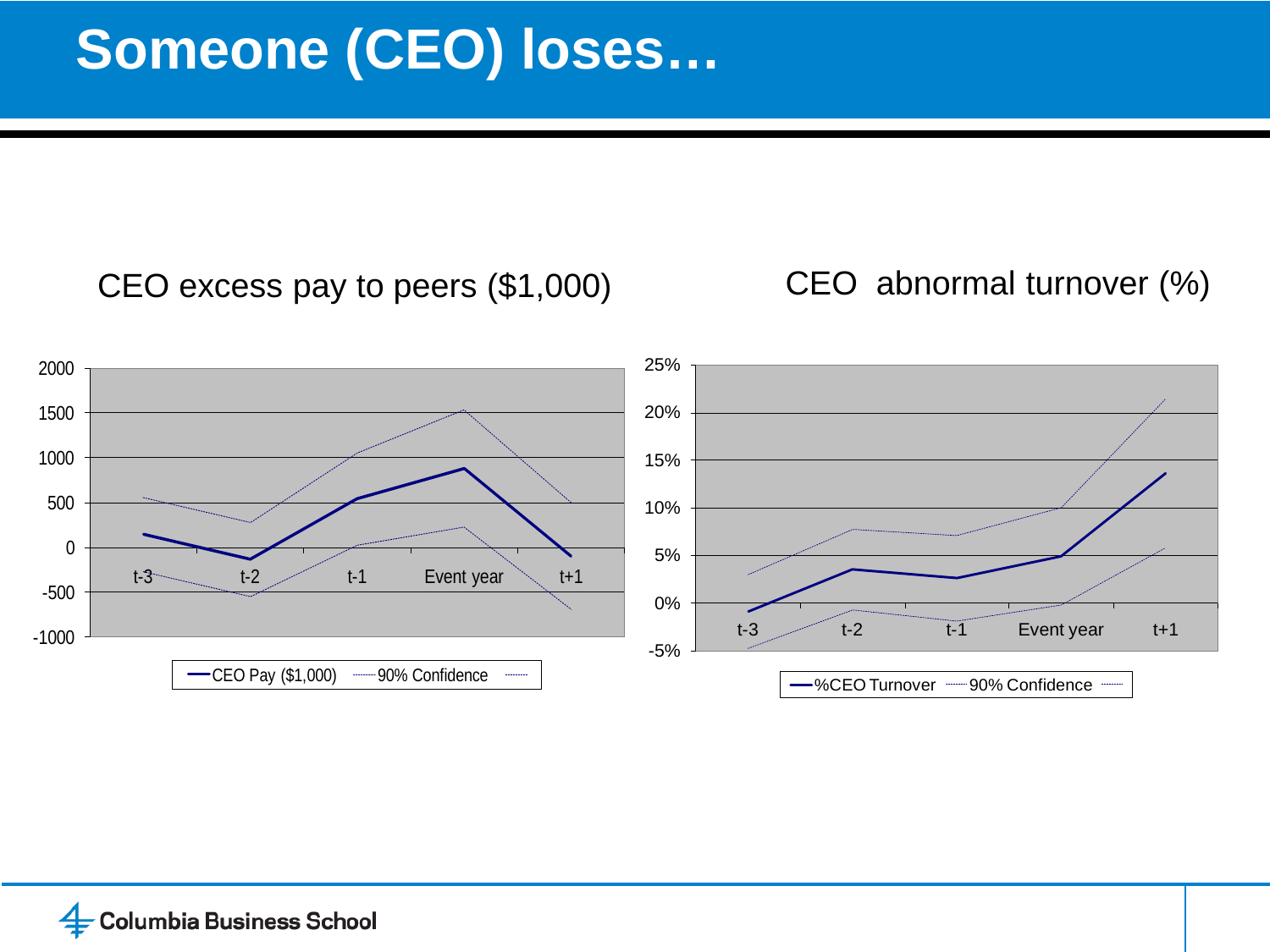#### **Does activism promote "short-termism"**

- Any "short-termism" claim relies on the stock price being inefficient—failing to reflect the discounted value of future cash flows.
- The "myopic activists" claim is easily tested, but none of the people making the claim conducted any large sample empirical analysis.
	- "[f]or companies that are the subject of hedge fund activism and remain independent, what is the impact on their operational performance and stock price performance relative to the benchmark, not just in the short period after announcement of the activist interest, but after a 24-month period." See Wachtell, et al., *Bite the Apple; Poison the Apple.*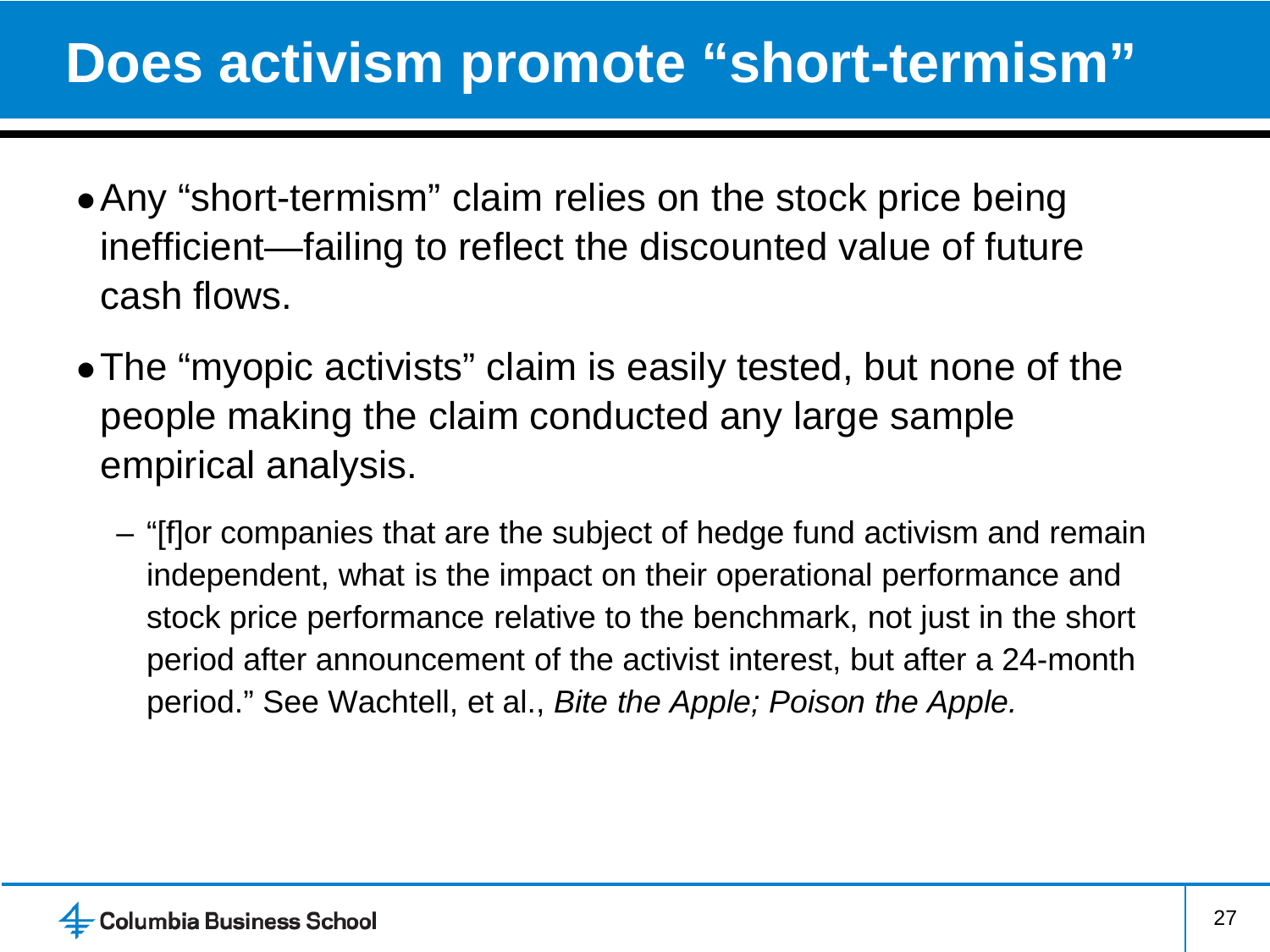## **The long term evolution of ROA and Q**

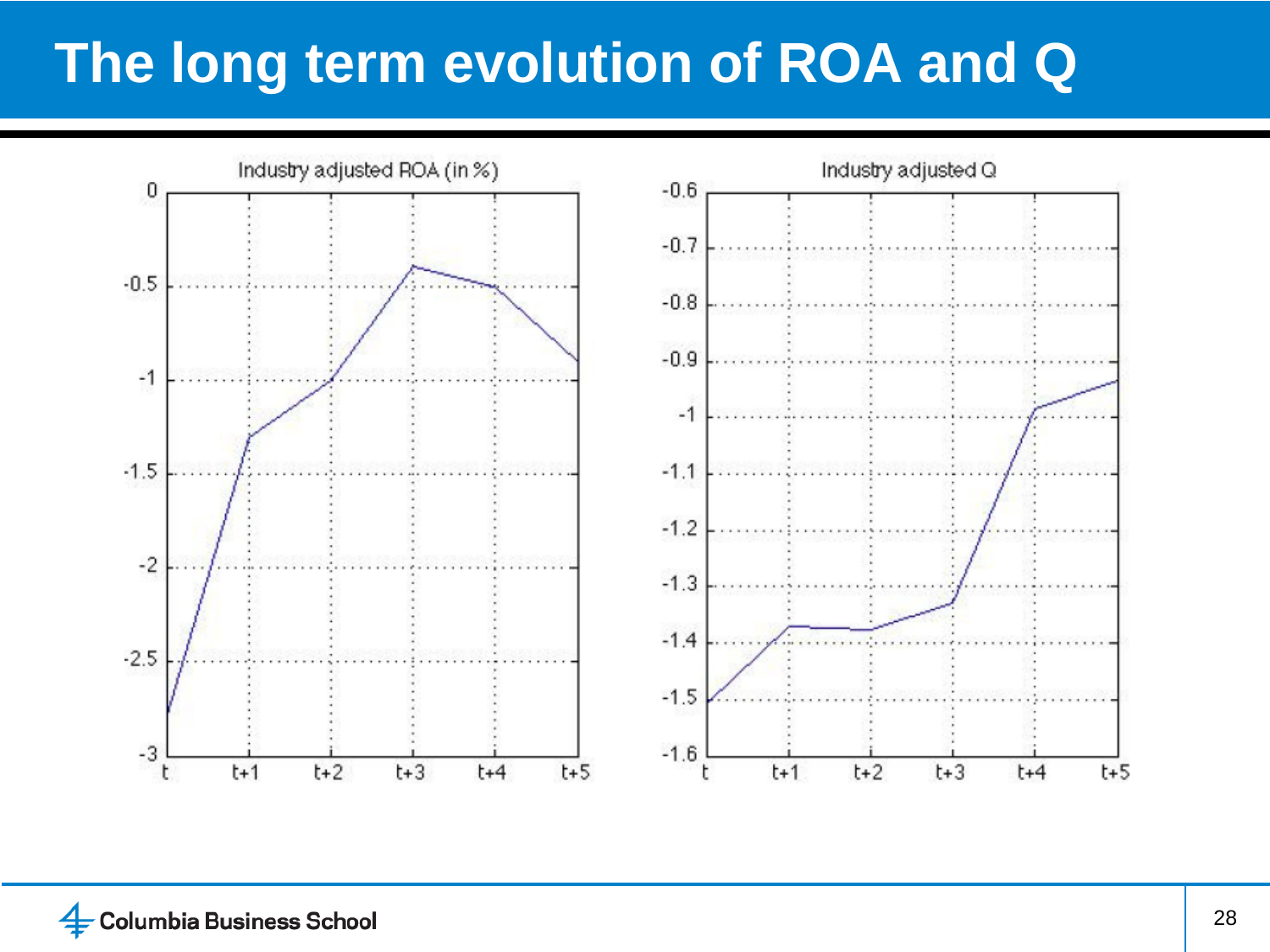## **Pump and dump?**

- For the full sample, there is no longer-term reversal of the announcement return.
- Stock returns after hedge fund exit is neutral to slightly positive.
- Further investigation of a likely subsample of "adversarial interventions:"
	- Hostile.
	- Leverage-enhancing, payout-increasing, and investmentreducing.
	- Operating and stock performance are at par with the rest of the sample.
- Targeted firms fared no worse during the financial crisis years (2008-2009).